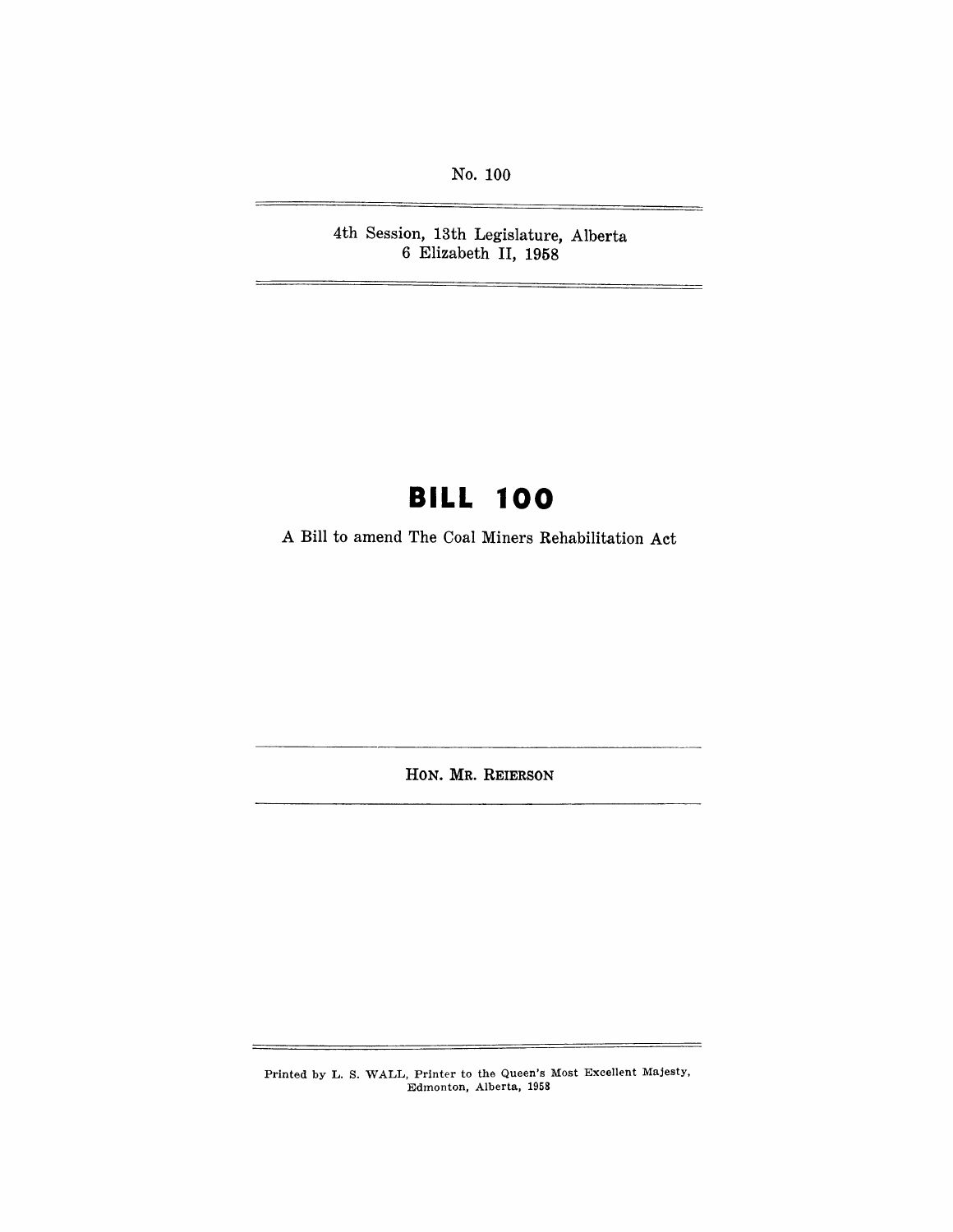**Explanatory Note** 

**2.** Section 2 reads:

"2. (1) The Lieutenant Governor in Council may authorize the Provincial Treasurer to expend moneys for any purpose that will assist in the rehabilitation of coal miners who have become unemployed in areas designated by the "(2) Amounts expended under this Act shall not exceed in the aggregate the sum of one hundred thousand dollars.".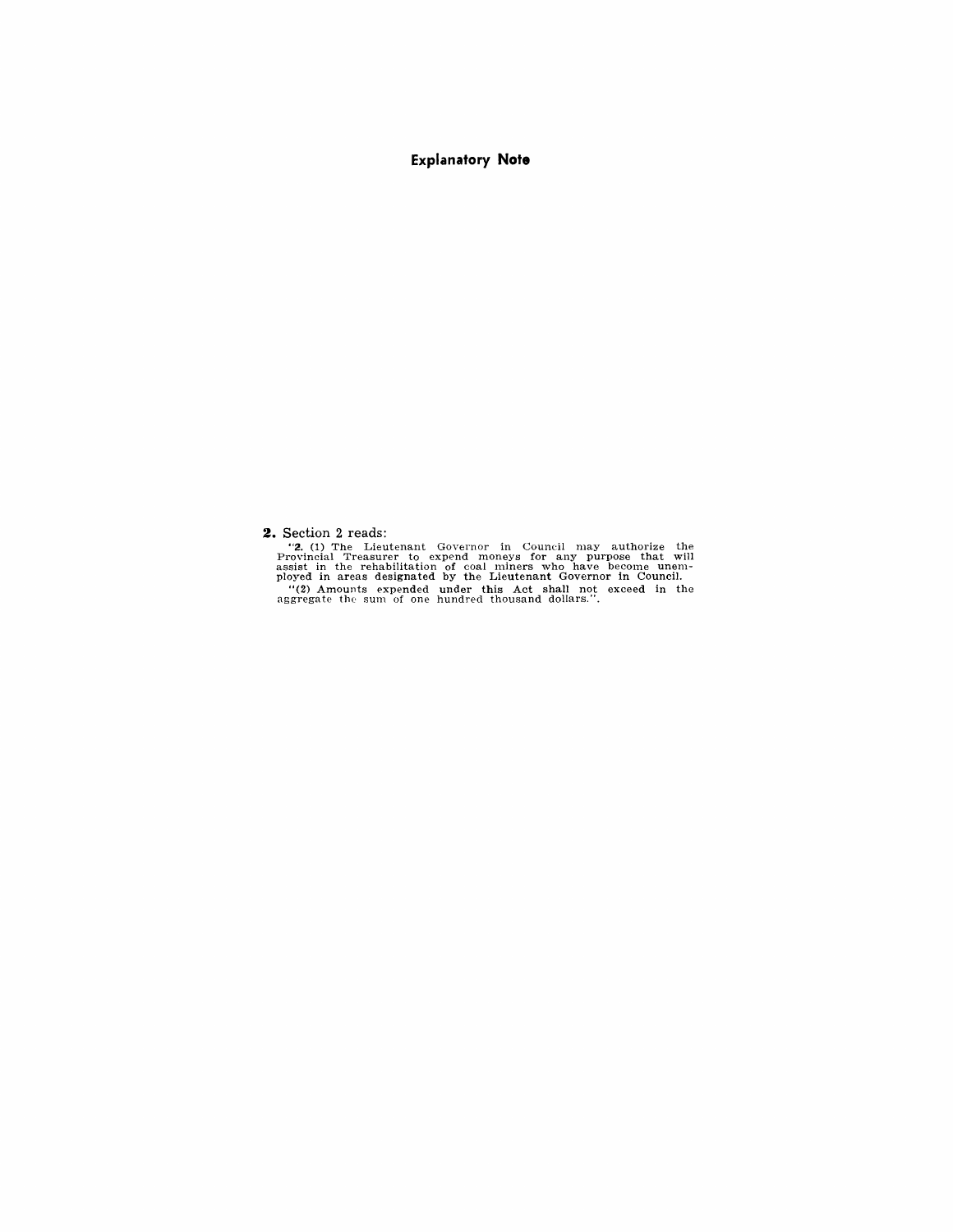### **BILL**

### No. 100 of 1958

#### An Act to amend The Coal Miners Rehabilitation Act

#### *(Assented to* , 1958)

HER MAJESTY, by and with the advice and consent of the Legislative Assembly of the Province of Alberta, enacts as follows:

*1. The Coal Miners Rehabilitation Act,* being chapter 12 of the Statutes of Alberta, 1954, is hereby amended.

2. Section 2, subsection (2) is amended by adding immediately before the word "thousand" the words "and fifty".

3. This Act comes into force on the day upon which it is assented to.